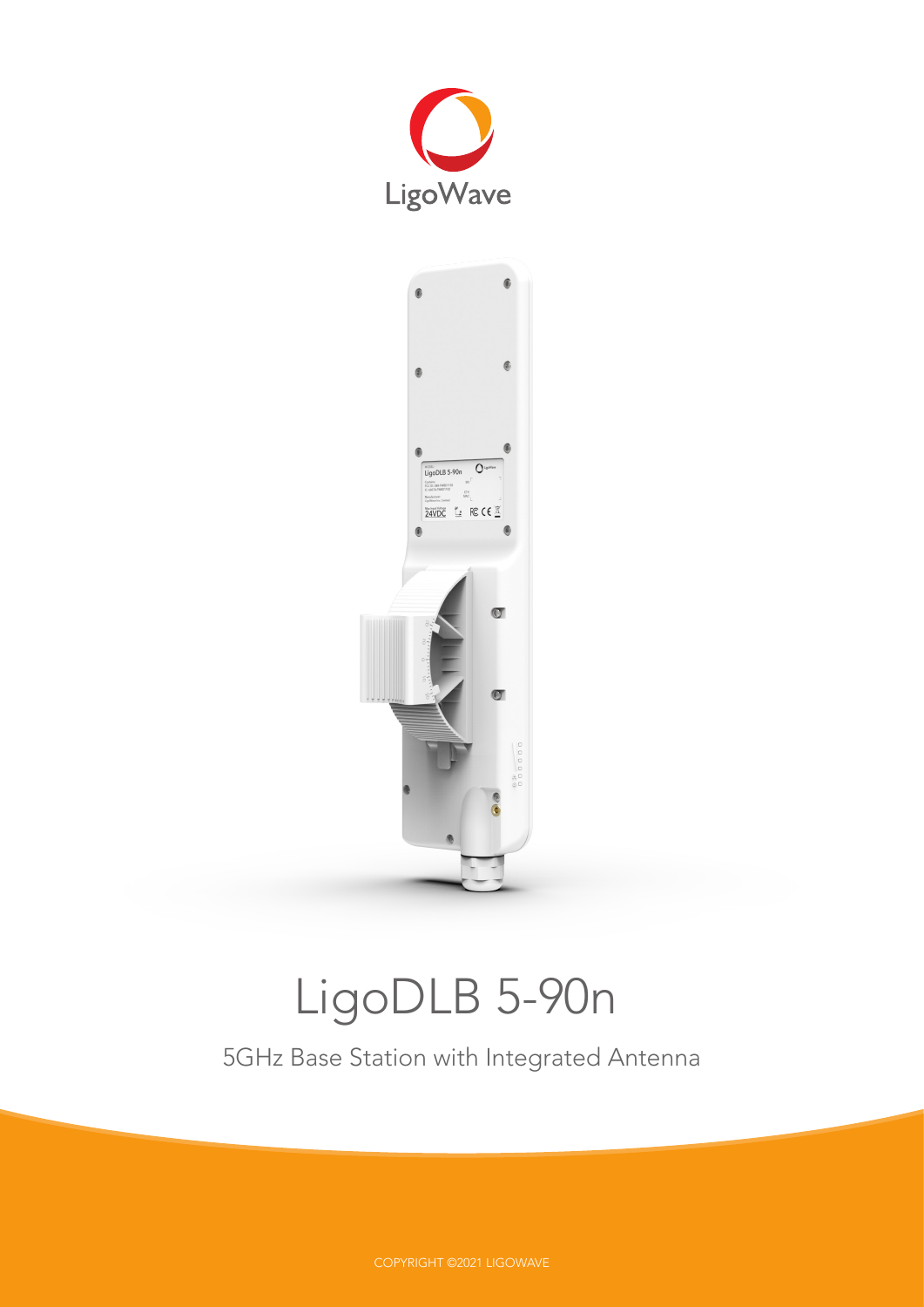## **DLB 5-90n**

LigoWave's DLB 5-90n delivers the highest performance and stability available in the 5GHz Base Station class. This product combines a highly advanced radio core containing MIMO 2×2 technology with an integrated, high-gain, dual polarization directional antenna. The feature-rich operating system is optimized for ultra-high performance wireless communications.

The smart dynamic polling based protocol (iPoll 3) ensures reliable communication even in congested areas with 64 client devices connected to a base-station.

Equipped with LigoWave's dual firmware image feature, remote software upgrades are assured even if a power failure interrupts the process. The device will restart using the prior firmware in the event of an upgrade failure.

The enclosure is made of polycarbonate plastic with UV inhibitors to provide years of outdoor exposure in direct sunlight without cracking. The DLB 5-90n was designed and tested to meet an IP-66 rating as well as vibration, temperature, drop, salt, fog, and electrical surge standards to ensure a high level of reliability unsurpassed in the in the industry.



## New form factor

The shape of the enclosure is now smaller, lighter and retains the IP-66 weather protection rating. Smaller packaging reduces freight costs and makes them less obvious. The new LigoDLB 5-90n design has no metal parts, which makes them lighter and corrosion resistant.



## New mounting

The adjustable mounting bracket is very easy to assemble and install. It consists of two easy to connect parts that allow tilting the device up and down when installing on a pole. A metal strap is included to securely tighten the device. This design includes additional reinforcements and thicker materials to ensure survival in extreme climate conditions.

## **OS**

The DLB OS is a highly functional and easy to use operating system. This powerful and flexible operating system ensures flawless operation of all DLB hardware devices and effortless setup for those deploying the networks.

- Smart polling data transmission protocol (iPoll 3)
- Dual-firmware image support
- Responsive HTML 5 based GUI
- 170Mbps capacity
- 80,000 PPS rate
- IPv6 support
- WNMS compatible

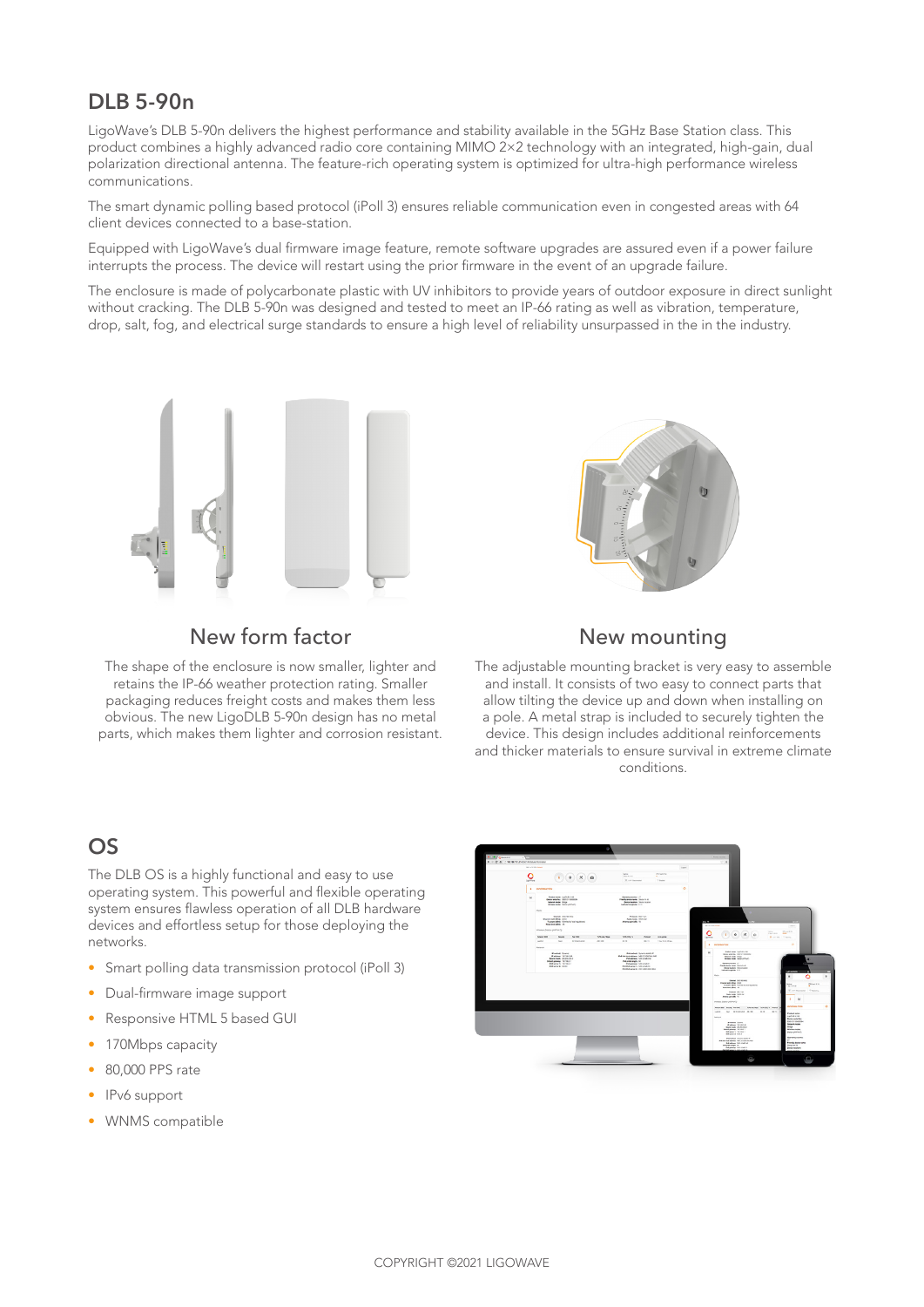# **Specifications**

and the company of the company of

| Product/ distance recomendation | <b>PTMP</b> mode                                          | <b>PTP</b> mode | PTP mode (full capacity) |  |
|---------------------------------|-----------------------------------------------------------|-----------------|--------------------------|--|
| DLB 5-90n                       | 7km/ 4.35mi<br>N/A                                        |                 | N/A                      |  |
|                                 |                                                           |                 |                          |  |
| <b>Wireless</b>                 |                                                           |                 |                          |  |
| <b>WLAN</b> standard            | IEEE 802.11a/n, iPoll                                     |                 |                          |  |
| Radio mode                      | MIMO 2x2                                                  |                 |                          |  |
| Radio frequency band            | 5,150 - 5,850GHz (FCC 5,150 - 5,250 and 5,725 - 5,850GHz) |                 |                          |  |
| Transmit power                  | Up to 29dBm (country dependent)                           |                 |                          |  |
| Receive sensitivity             | Varying between -97 and -75dBm depending on modulation    |                 |                          |  |
| Channel size                    | 5,10, 20, 40MHz                                           |                 |                          |  |
| Modulation schemes              | 802.11a/n: OFDM (64-QAM, 16-QAM, QPSK, BPSK)              |                 |                          |  |
| Data rates                      | 802.11n: 300, 270, 240, 180, 120, 90, 60, 30Mbps          |                 |                          |  |
|                                 | 802.11a: 54, 48, 36, 24, 18, 12, 9, 6Mbps                 |                 |                          |  |
| Error correction                | FEC, Selective ARQ                                        |                 |                          |  |
| Duplexing scheme                | Time division duplex                                      |                 |                          |  |
|                                 |                                                           |                 |                          |  |

|                         |                             | 15Mbps | 30Mbps | 45Mbps | 60Mbps  | 90Mbps  | 120Mbps | 135Mbps | 150Mbps |
|-------------------------|-----------------------------|--------|--------|--------|---------|---------|---------|---------|---------|
| ve sensitivity<br>(dBm) | 802.11N/                    | $-97$  | $-95$  | $-93$  | $-88$   | $-85$   | $-81$   | $-79$   | $-77$   |
|                         | <b>iPoll (20/</b><br>40MHz) | 30Mbps | 60Mbps | 90Mbps | 120Mbps | 180Mbps | 240Mbps | 270Mbps | 300Mbps |
|                         |                             | $-94$  | $-92$  | $-89$  | $-85$   | $-82$   | $-78$   | $-77$   | $-75$   |
| Receive                 |                             | 6Mbps  | 9Mbps  | 12Mbps | 18Mbps  | 24Mbps  | 36Mbps  | 48Mbps  | 54Mbps  |
|                         | 802.11a                     | $-97$  | $-97$  | $-95$  | $-93$   | $-90$   | $-86$   | $-82$   | $-81$   |
|                         |                             |        |        |        |         |         |         |         |         |
| combined)               |                             | 15Mbps | 30Mbps | 45Mbps | 60Mbps  | 90Mbps  | 120Mbps | 135Mbps | 150Mbps |
|                         | 802.11N/                    | 29     | 28     | 28     | 28      | 27      | 27      | 25      | 24      |
| power                   | iPoll (20/<br>40MHz)        | 30Mbps | 60Mbps | 90Mbps | 120Mbps | 180Mbps | 240Mbps | 270Mbps | 300Mbps |
|                         |                             |        |        |        |         |         |         |         |         |
| -11                     |                             | 28     | 28     | 28     | 28      | 26      | 26      | 24      | 23      |
| Output<br>(dBm          | 802.11a                     | 6Mbps  | 9Mbps  | 12Mbps | 18Mbps  | 24Mbps  | 36Mbps  | 48Mbps  | 54Mbps  |

#### **Antenna**

Type Integrated dual-polarized 90 degree sector antenna Gain 18dBi

### **Wired**

Interface 10/100 Base-T, RJ45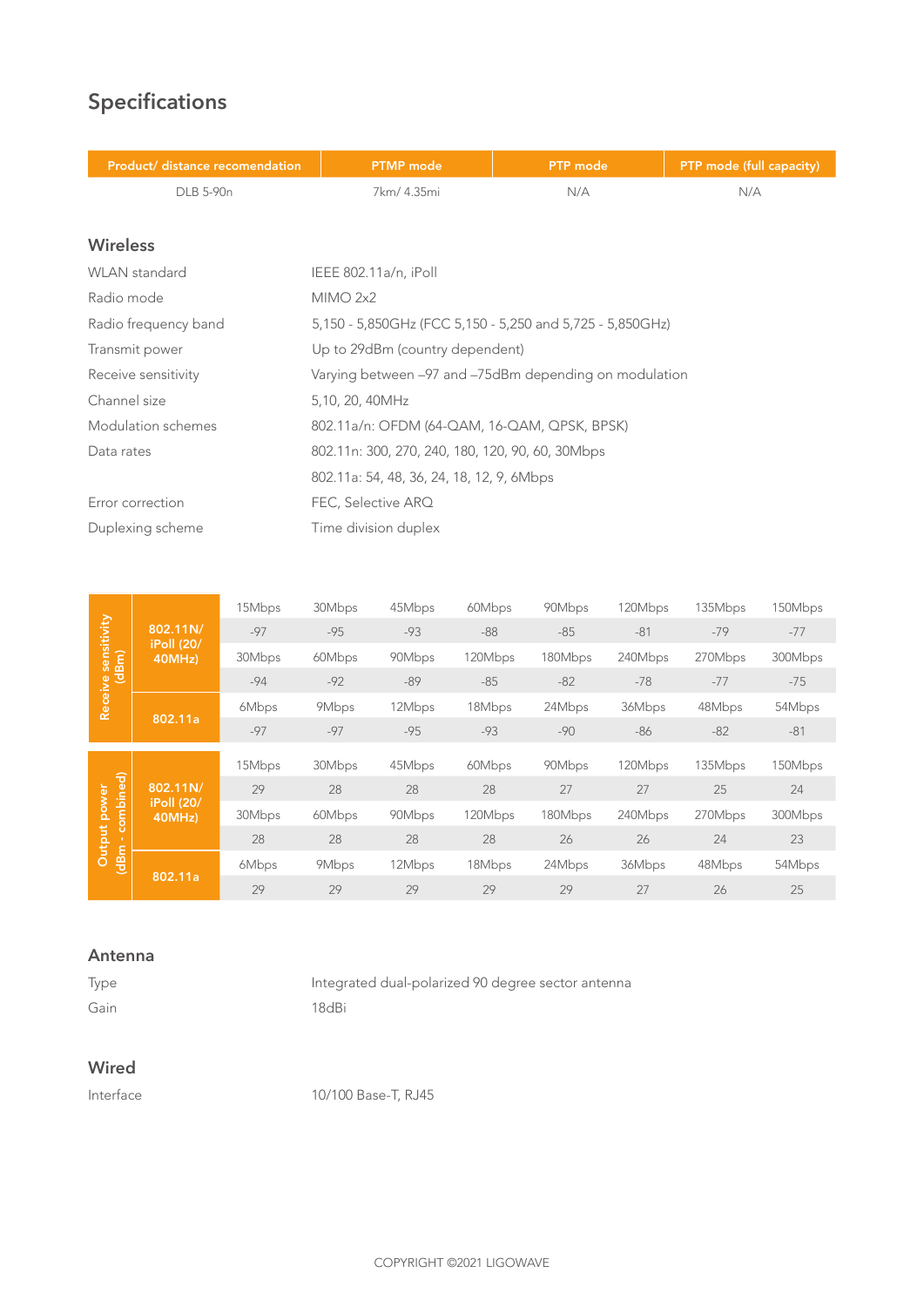## **Software**

| Wireless operating modes | Access point (auto WDS), access point (iPoll 2), access point (iPoll 3), station<br>(WDS iPoll 2, iPoll 3), station (ARP NAT) |
|--------------------------|-------------------------------------------------------------------------------------------------------------------------------|
| Wireless techniques      | Smart station polling, smart auto-channel, adaptive auto modulation,<br>automatic transmit power control (ATPC)               |
| Wireless security        | WPA/WPA2 personal, WPA/WPA2 enterprise, WACL, user isolation                                                                  |
| Wireless OoS             | 4 queues prioritization on iPoll 3                                                                                            |
| Network operating modes  | Bridge, router iPv4, router IPv6                                                                                              |
| Network techniques       | Routing with and without NAT, VLAN                                                                                            |
| WAN protocols            | Static IP, DHCP client, PPPoE client                                                                                          |
| Services                 | DHCP server, SNMP server, NTP client, router advertisement daemon, ping watchdog                                              |
| Management               | HTTP(S) GUI, SSH, SNMP read, Infinity controller, Telnet                                                                      |
| Tools                    | Site survey, link test, antenna alignment                                                                                     |

## **Physical**

| <b>Dimensions</b> | Length 380mm, width 100mm, height 35mm |
|-------------------|----------------------------------------|
| Weight            | 0.460g                                 |
| Mounting          | Pole mounting                          |

#### **Power**

| Power supply            | 12 – 24VDC passive PoE (24V passive PoE adapter is included in the package) |
|-------------------------|-----------------------------------------------------------------------------|
| Power source            | 100 – 240VAC                                                                |
| Power consumption (max) | 4.5W                                                                        |

### **Environmental**

| Operating temperature | $-40^{\circ}$ C ( $-40^{\circ}$ F) ~ +65°C (+149°F) |
|-----------------------|-----------------------------------------------------|
| Humidity              | $0 \sim 90\%$ (non-condensing)                      |

## **Management**

| System monitoring | SNMP v3, Syslog, Web UI and Infinity Controller |
|-------------------|-------------------------------------------------|
| Configuration:    | WebUI, Infinity Controller                      |

## **Regulatory**

Certification FCC/IC/CE